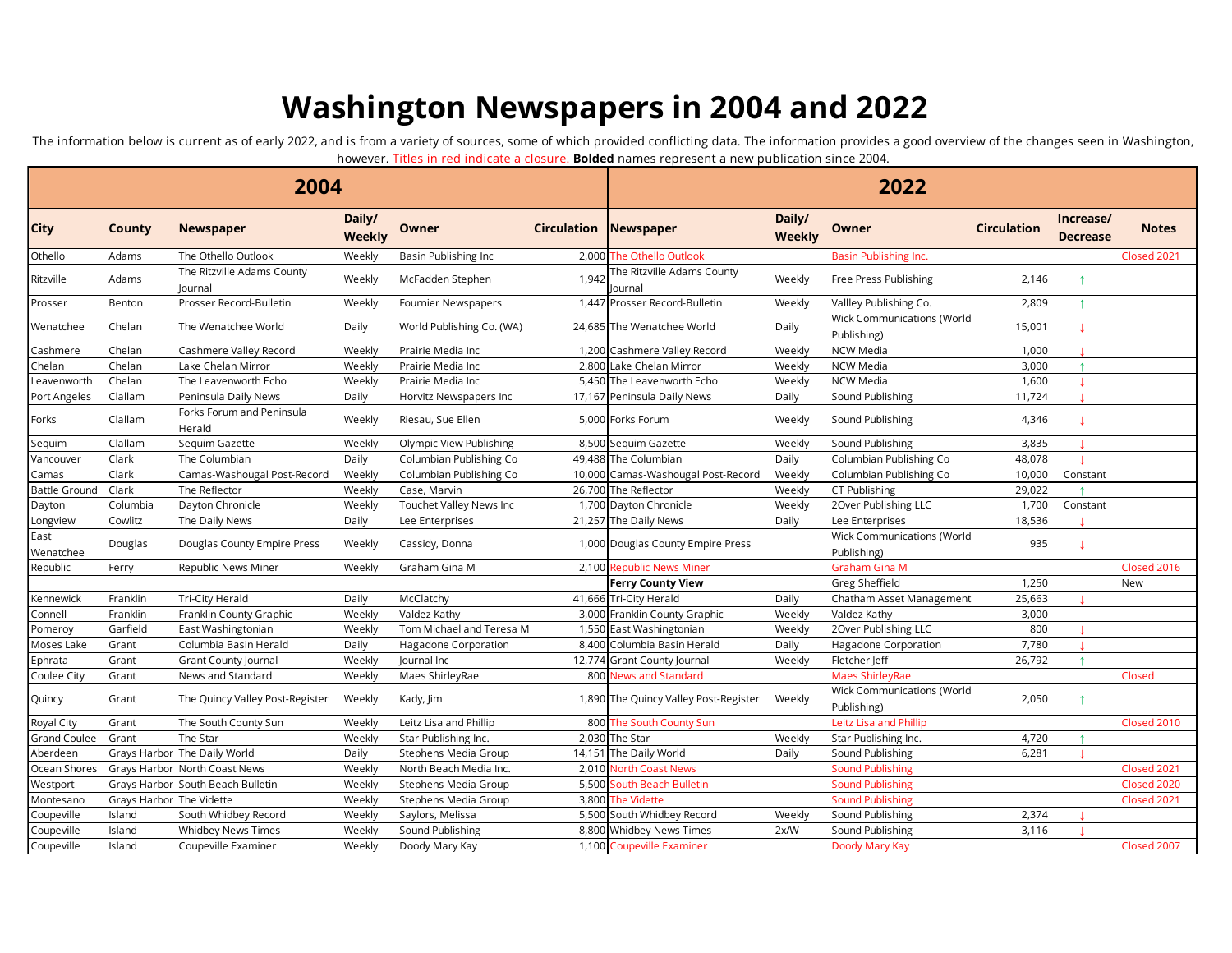|                         |        | 2004                                           |                         |                                      |                    | 2022                                           |                  |                                             |                    |                              |                 |  |
|-------------------------|--------|------------------------------------------------|-------------------------|--------------------------------------|--------------------|------------------------------------------------|------------------|---------------------------------------------|--------------------|------------------------------|-----------------|--|
| <b>City</b>             | County | <b>Newspaper</b>                               | Daily/<br><b>Weekly</b> | <b>Owner</b>                         | <b>Circulation</b> | <b>Newspaper</b>                               | Daily/<br>Weekly | Owner                                       | <b>Circulation</b> | Increase/<br><b>Decrease</b> | <b>Notes</b>    |  |
| Whidbey                 | Island | Whidbey Examiner                               | Weekly                  | Sound Publishing                     |                    | 1,609 Whidbey Examiner                         |                  | <b>Sound Publishing</b>                     |                    |                              | Closed 2017     |  |
| Port Townsend Jefferson |        | The Port Townsend & Jefferson<br>County Leader | Weekly                  | Wilson Scott                         | 9,000              | The Port Townsend & Jefferson<br>County Leader | Weekly           | Jefferson County Publications<br><b>LLC</b> | 7,065              |                              |                 |  |
| Kent                    | King   | Kent Reporter                                  | Daily                   | Horvitz Newspapers Inc               | 42,042             | Kent Reporter                                  | Weekly           | Sound Publishing                            | 22,810             |                              | Daily to Weekly |  |
| Seattle                 | King   | The Seattle Times                              | Daily                   | Seattle Times Company                | 231,051            | The Seattle Times                              | Daily            | Seattle Times Company                       | 210,156            |                              |                 |  |
| Kent                    | King   | King County Journal                            | Daily                   | Peter Horvitz                        | 60,000             | <b>King County Journal</b>                     |                  | Purchased by Sound in 2006                  |                    |                              | Closed 2007     |  |
| <b>Ballard</b>          | King   | <b>Ballard News-Tribune</b>                    | Weekly                  | Robinson Newspapers Inc.             | 7,558              | Westside Seattle/Ballard News-<br>Tribune      | Weekly           | Online only; closed print                   | 9,500              | $\uparrow$                   |                 |  |
| Seattle                 | King   | Seattle Post-Intelligencer                     | Daily                   | <b>Hearst Corporation</b>            | 136,771            | Seattle Post-Intelligencer                     |                  | <b>Hearst Corporation</b>                   |                    |                              | Closed 2009     |  |
| Seattle                 | King   | Capitol Hill Times                             | Weekly                  | Pacific Publishing Co                | 16,000             | <b>Capitol Hill Times</b>                      |                  | <b>RIM Publications</b>                     |                    |                              | Closed 2020     |  |
| Seattle                 | King   | The Facts News                                 | Weekly                  | Beaver, Dennis                       |                    | 15,000 The Facts News                          | Weekly           | Marla Beaver                                | 50,000             |                              |                 |  |
| Federal Way             | King   | Federal Way Mirror                             | Weekly                  | Sound Publishing                     |                    | 30,516 Federal Way Mirror                      | Weekly           | Sound Publishing                            | 28,756             |                              |                 |  |
| Issaquah                | King   | New Castle News                                | Weekly                  | Issaquah Press/Seattle<br>Times      |                    | <b>New Castle News</b>                         |                  | <b>Seattle Times Company</b>                |                    |                              | Closed 2017     |  |
|                         |        |                                                |                         |                                      |                    | <b>Issaquah Reporter</b>                       | Weekly           | Online only -- Sound<br>Publishing          | 30,111             |                              | New             |  |
| Kirkland                | King   | Kirkland Reporter                              | Weekly                  | Sound Publishing                     |                    | 25,205 Kirkland Reporter                       | Weekly           | Online only -- Sound<br>Publishing          | 22,684             | A.                           |                 |  |
| Mercer Island           | King   | Mercer Island Reporter                         | Weekly                  | Horvitz Newspapers Inc               |                    | 5,000 Mercer Island Reporter                   | Weekly           | Sound Publishing                            | 2,658              |                              |                 |  |
| Seattle                 | King   | Queen Anne & Magnolia News                     | Weekly                  | Pacific Publishing Co                | 19,800             | Queen Anne & Magnolia News                     | Weekly           | Pacific Publishing                          | 5,000              |                              |                 |  |
| Kirkland                | King   | Redmond Reporter                               | Weekly                  | Sound Publishing                     |                    | 22,537 Redmond Reporter                        | Weekly           | Online only -- Sound<br>Publishing          | 19,782             |                              |                 |  |
| Seattle                 | King   | The Seattle Medium                             | Weekly                  | Owens, Joan and Bennett,<br>Chris B. |                    | 13,500 The Seattle Medium                      | Weekly           | Tiloben Publishing Co. Inc.                 | 13,500             | Constant                     |                 |  |
| Federal Way             | King   | Seattle Weekly                                 | Weekly                  | Quickfish Media Inc                  |                    | 97,195 Seattle Weekly                          | Weekly           | Online only -- Sound<br>Publishing          | 45,066             |                              |                 |  |
| Burien                  | King   | Snoqualmie Valley Record                       | Weekly                  | Horbitz, Peter                       |                    | 4,700 Snoqualmie Valley Record                 | Weekly           | Sound Publishing                            | 11,226             | $\uparrow$                   |                 |  |
| Vashon                  | King   | Vashon-Maury Island<br>Beachcomber             | Weekly                  | Sound Publishing                     | 4,150              | Vashon-Maury Island<br>Beachcomber             | Weekly           | Sound Publishing                            | 2,594              | J.                           |                 |  |
| Maple Valley            | King   | Voice of the Valley                            | Weekly                  | Voice of The Valley                  |                    | 16,100 Voice of the Valley                     | Weekly           | Online only/Donna Hayes,<br>Owner/publisher | 17,500             | $\uparrow$                   |                 |  |
| Seattle                 | King   | West Seattle Herald                            | Weekly                  | Robinson Newspapers Inc.             |                    | 11,500 West Seattle Herald                     | Weekly           | Online only -- Robinson<br>Newspapers Inc.  | 12,000             | $\uparrow$                   |                 |  |
| Woodinville             | King   | The Woodinville Weekly                         | Weekly                  | Edwards Carol                        |                    | 32,200 The Woodinville Weekly                  | Weekly           | EastSide Media Corporation                  | 18,600             |                              |                 |  |
| Kent                    | King   | Auburn Reporter                                | Weekly                  | Sound Publishing                     |                    | 24,384 Auburn Reporter                         | Weekly           | Sound Publishing                            | 20,038             |                              |                 |  |
| Kent                    | King   | Renton Reporter                                | Weekly                  | Sound Publishing                     |                    | 25,682 Renton Reporter                         | Weekly           | Online only -- Sound<br>Publishing          | 21,888             | A.                           |                 |  |
| <b>Burien</b>           | King   | <b>Highline Times</b>                          | Weekly                  | Robinson Newspapers Inc.             |                    | 20,000 Westside Seattle/Highline Times Weekly  |                  | Online only -- Robinson<br>Newspapers       | 10,000             |                              |                 |  |
| Issaquah                | King   | Sammamish Review                               | Weekly                  | Seattle Times Company                | 15.000             | Sammamish Review                               |                  | <b>Seattle Times Company</b>                |                    |                              | Closed 2017     |  |
| Shoreline               | King   | Shoreline Enterprise                           | Weekly                  | Washington Post Company              | 24,600             | Shoreline Enterprise                           |                  | <b>Washington Post Company</b>              |                    |                              | Closed 2002     |  |
|                         |        |                                                |                         |                                      |                    | <b>Bellevue Reporter</b>                       | Weekly           | Online only -- Sound<br>Publishing          | 30,203             |                              | New             |  |
| Seattle                 | King   | The Stranger                                   | Weekly                  | Keck, Tim                            |                    | 83,023 The Stranger                            | Weekly           | In transition print operation closed 2020   |                    | Unknown                      |                 |  |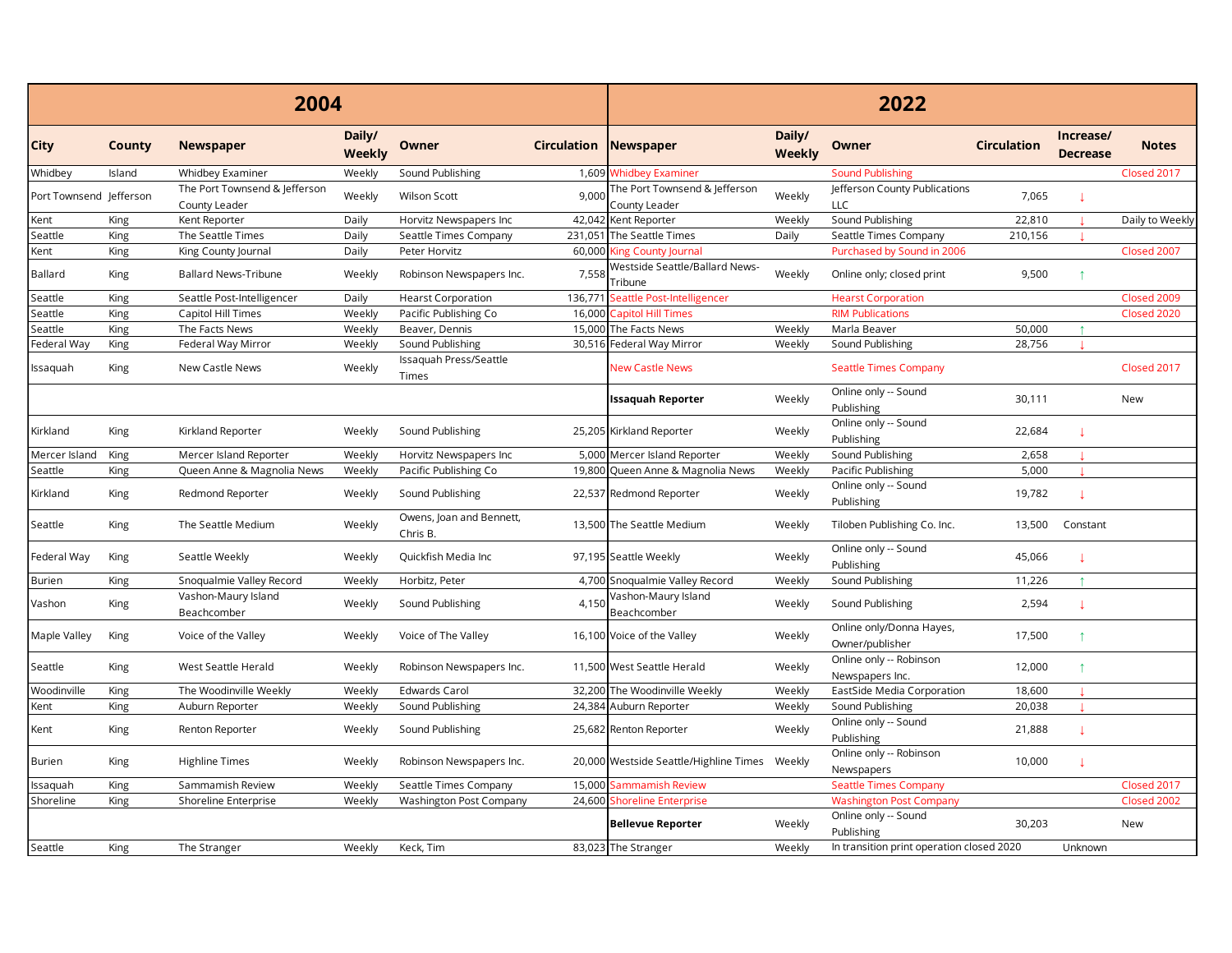|                      |           | 2004                                              |                         |                                      | 2022               |                                              |                         |                                             |                    |                                  |              |
|----------------------|-----------|---------------------------------------------------|-------------------------|--------------------------------------|--------------------|----------------------------------------------|-------------------------|---------------------------------------------|--------------------|----------------------------------|--------------|
| <b>City</b>          | County    | <b>Newspaper</b>                                  | Daily/<br><b>Weekly</b> | Owner                                | <b>Circulation</b> | Newspaper                                    | Daily/<br><b>Weekly</b> | Owner                                       | <b>Circulation</b> | Increase/<br><b>Decrease</b>     | <b>Notes</b> |
| Federal Way          | King      | Federal Way News                                  | Weekly                  | Hollings Roger                       |                    | 15,046 Federal Way News                      |                         | <b>Sound Publishing</b>                     |                    |                                  | Closed 2009  |
|                      |           |                                                   |                         |                                      |                    | Issaquah-Sammamish Reporter Weekly           |                         | Sound Publishing                            |                    |                                  | New          |
| Enumclaw             | King      | The Enumclaw Courier-Herald                       | Weekly                  | Courier-Herald                       |                    | 6,800 The Courier Herald                     | Weekly                  | Sound Publishing                            |                    | Merged with Pierce County papers |              |
|                      | King      | SnoVallley started in 2008                        |                         |                                      |                    | SnoValley Star                               |                         | Seattle Times Co.                           |                    |                                  | Closed 2017  |
| Issaquah             | King      | The Issaguah Press                                | Weekly                  | Seattle Times Company                |                    | 19,200 The Issaguah Press                    |                         | Seattle Times Co.                           |                    |                                  | Closed 2017  |
|                      |           |                                                   |                         |                                      |                    | <b>Covington-Maple Valley</b><br>Reporter    | Weekly                  | Online only -- Sound<br>Publishing          | 22,650             |                                  | New          |
|                      | King      | Beacon Hill News/South District<br><b>Journal</b> | Weekly                  | Pacific Publishing Co                |                    | 11,000 Beacon Hill News                      |                         | <b>Pacific Publishing</b>                   |                    |                                  | Closed 2008  |
|                      | King      | North Seattle Herald-Outlook                      | Weekly                  | Pacific Publishing Co                | 8,000              | North Seattle Herald Outlook                 |                         | <b>Pacific Publishing</b>                   |                    |                                  | Closed 2012  |
| Bremerton            | Kitsap    | Kitsap Sun                                        | Daily                   | <b>EW Scripps</b>                    | 30,332             | Kitsap Sun                                   | Daily                   | Gannett                                     | 16,683             |                                  |              |
| Bainbridge<br>Island | Kitsap    | Bainbridge Island Review                          | Weekly                  | Sound Publishing                     |                    | 4,602 Bainbridge Island Review               | Weekly                  | Sound Publishing                            | 1,982              |                                  |              |
| Poulsbo              | Kitsap    | Central Kitsap Reporter                           | Weekly                  | Sound Publishing                     |                    | 21,000 Central Kitsap Reporter               |                         | <b>Sound Publishing</b>                     |                    |                                  | Closed 2021  |
| Poulsbo              | Kitsap    | North Kitsap Herald                               | Weekly                  | Sound Publishing                     |                    | 1,500 Kitsap Daily News                      | Weekly                  | Sound Publishing                            | 10,092             |                                  |              |
| Port Orchard         | Kitsap    | Port Orchard Independent                          | Weekly                  | Sound Publishing                     |                    | 16,000 Port Orchard Independent              | Weekly                  | Sound Publishing                            | 1,353              |                                  |              |
| Bremerton            | Kitsap    | <b>Bremerton Patriot</b>                          | Weekly                  | Sound Publishing                     |                    | 12,200 Bremerton Patriot                     | Weekly                  | Sound Publishing                            |                    |                                  | Closed 2017  |
| Ellensburg           | Kittitas  | Daily Record                                      | Daily                   | Pioneer News Group                   |                    | 5,500 Daily Record                           | Daily                   | Adams Publishing Group                      | 5,523              | $\uparrow$                       |              |
| Cle Elum             | Kittitas  | Northern Kittitas County Tribune                  | Weekly                  | Oahe Publishing Corp.                |                    | 3,800 Northern Kittitas County Tribune       | Weekly                  | Oahe Publishing Corp                        | 3,000              |                                  |              |
| White Salmon         | Klickitat | Enterprise                                        | Weekly                  | Eagle Newspapers Inc                 |                    | 2,725 Enterprise                             | Weekly                  | Columbia Gorge News                         | 2,500              |                                  |              |
| Goldendale           | Klickitat | The Goldendale Sentinel                           | Weekly                  | McNab, Andy                          |                    | 3,350 The Goldendale Sentinel                | Weekly                  | <b>Tartan Publications</b>                  | 3,200              |                                  |              |
| Centralia            | Lewis     | The Chronicle                                     | Daily                   | Lafromboise<br>Communications Inc    |                    | 14,060 The Chronicle                         | Daily                   | CT Publishing                               | 10,200             |                                  |              |
| Winlock              | Lewis     | Lewis County News                                 | Weekly                  |                                      |                    | 9,000 Lewis County News                      | Weekly                  | Online only -- Flannery<br>Publications     | 6,500              |                                  |              |
| Davenport            | Lincoln   | Davenport Times                                   | Weekly                  | Journal Newspapers Inc               |                    | 2,243 Davenport Times                        | Weekly                  | Free Press Publishing                       | 2,200              |                                  |              |
| Odessa               | Lincoln   | The Odessa Record                                 | Weekly                  | Walter, Don                          |                    | 1,250 The Odessa Record                      | Weekly                  | Free Press Publishing                       | 1,250              | Constant                         |              |
| Wilbur               | Lincoln   | The Wilbur Register                               | Weekly                  | Stedman Frank                        |                    | 1,646 The Wilbur Register                    | Weekly                  | Stedman Frank                               | 1,200              |                                  |              |
| Shelton              | Mason     | Shelton-Mason County Journal                      | Weekly                  | Shelton Publishing                   |                    | 9,407 Shelton-Mason County Journal           | Weekly                  | John Lester, publisher/Mullen<br>Newspaper  | 7,200              |                                  |              |
| <b>Brewster</b>      | Okanogan  | Brewster Quad City Herald                         | Weekly                  | Vallance, Ike                        |                    | 2,600 Brewster Quad City Herald              | Weekly                  | <b>NCW Media</b>                            | 2,522              |                                  |              |
| Twisp                | Okanogan  | <b>Methow Valley News</b>                         | Weekly                  | Methow Valley Publishing             | 3,535              | Methow Valley News                           | Weekly                  | Methow Valley Publishing                    | 3,035              |                                  |              |
| Oroville             | Okanogan  | Okanogan Valley Gazette-Tribune Weekly            |                         | Prairie Media Inc                    |                    | 2,600 Okanogan Valley Gazette-Tribune Weekly |                         | Sound Publishing                            | 1,402              |                                  |              |
| Omak                 | Okanogan  | The Omak-Okanogan County<br>Chronicle             | Weekly                  | Eagle Newspapers Inc                 | 2,500              | The Omak-Okanogan County<br>Chronicle        | Weekly                  | Teresa Myers,<br>Publisher/Mullen Newspaper | 6,900              |                                  |              |
| Long Beach           | Pacific   | Chinook Observer                                  | Weekly                  | East Oregonian Publishing<br>Company |                    | 6,500 Chinook Observer                       | Weekly                  | East Oregonian Publishing<br>Company        | 6,800              |                                  |              |
| Raymond              | Pacific   | Willapa Harbor Herald                             | Weekly                  | <b>Flannery Publications</b>         |                    | 23,200 Willapa Harbor Herald                 | Weekly                  | Flannery Publications                       | 5,141              |                                  |              |
| Newport              |           | Pend Oreille The Newport Miner                    | Weekly                  | Willenbrock Fred                     |                    | 3,800 The Newport Miner                      | Weekly                  | Michelle Nedved / Mullen<br>Newspaper       | 1,700              |                                  |              |
| Tacoma               | Pierce    | Tacoma Weekly                                     | Weekly                  | Unknown                              |                    | Unknown Tacoma Weekly                        | Weekly                  | Pierce County Community<br>Newspaper Group  |                    | 24,000 Unknown                   |              |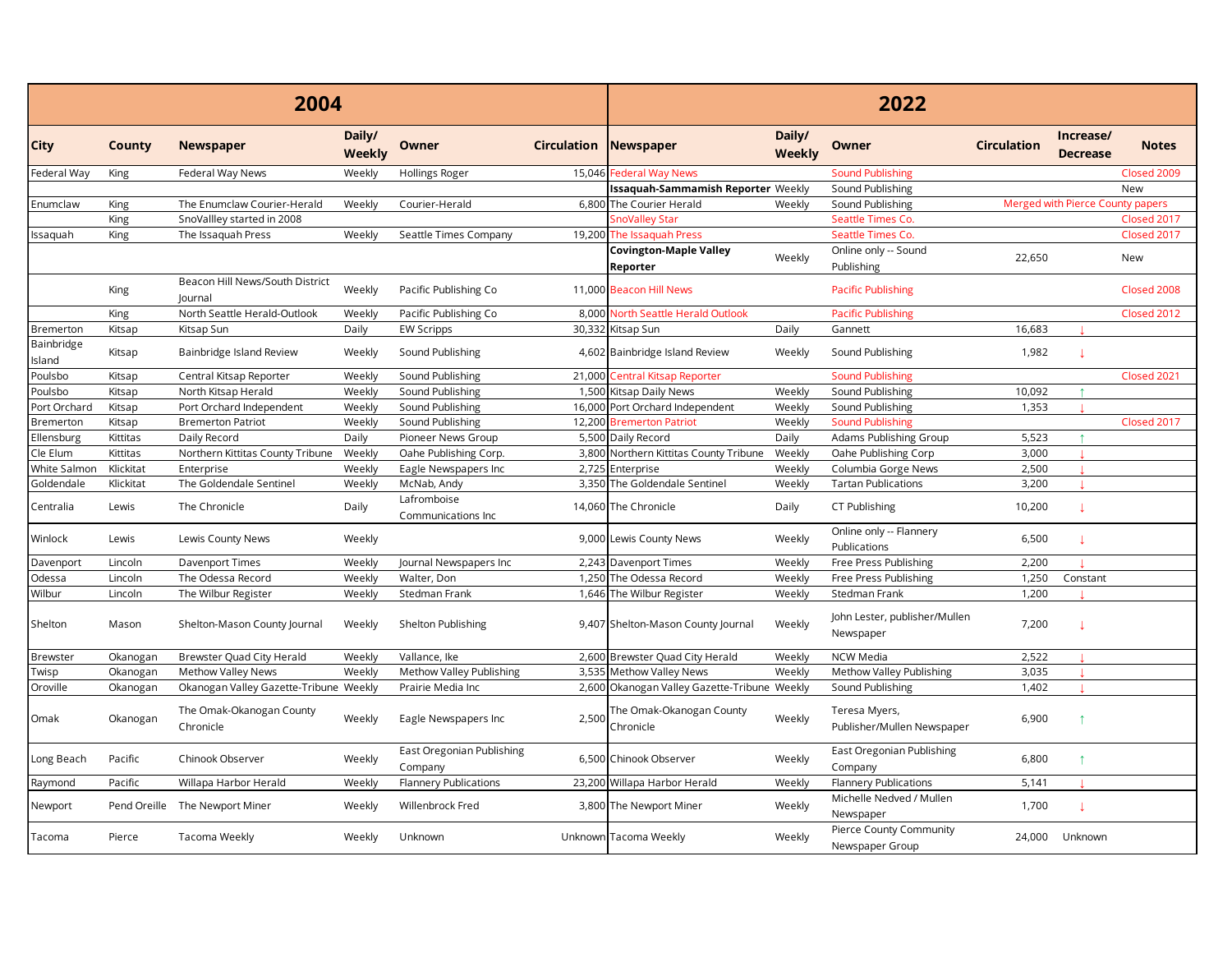|                        |           | 2004                                    |                  |                                      |                    | 2022                                           |                  |                             |                    |                              |              |  |
|------------------------|-----------|-----------------------------------------|------------------|--------------------------------------|--------------------|------------------------------------------------|------------------|-----------------------------|--------------------|------------------------------|--------------|--|
| <b>City</b>            | County    | <b>Newspaper</b>                        | Daily/<br>Weekly | Owner                                | <b>Circulation</b> | Newspaper                                      | Daily/<br>Weekly | Owner                       | <b>Circulation</b> | Increase/<br><b>Decrease</b> | <b>Notes</b> |  |
| Tacoma                 | Pierce    | The News Tribune                        | Daily            | McClatchy                            |                    | 127,928 The News Tribune                       | Daily            | Chatham Asset Management    | 54,000             |                              |              |  |
| Gig Harbor             | Pierce    | The Peninsula Gateway                   | Weekly           | McClatchy                            |                    | 9,500 The Peninsula Gateway                    | Weekly           | Chatham Asset Management    | 4,993              |                              |              |  |
| Puyallup               | Pierce    | Pierce County Herald/Herald<br>Sampler  | Weekly           | Iverson Lynn                         |                    | 40,000 Pierce County Herald                    |                  | <b>Iverson Lynn</b>         |                    |                              | Closed       |  |
| Puyallup               | Pierce    | Puyallup Herald                         | Weekly           | McClatchy                            |                    | 21,900 Puyallup Herald                         | Weekly           | Chatham Asset Management    | 27,000             |                              |              |  |
| Eatonville             | Pierce    | The South Pierce County Dispatch Weekly |                  | Ringtree Inc                         |                    | 20,000 The South Pierce County Dispatch Weekly |                  | Ringtree Inc                | 1.200              |                              | Online only  |  |
| Tacoma                 | Pierce    | The Tacoma True Citizen                 | Weekly           | Owens, Joan and<br>Bennett, Chris B. |                    | 10,000 The Tacoma True Citizen                 | Weekly           | Bennett, Chris B.           | 10,000             | Constant                     |              |  |
| Eastsound              | San Juan  | The Islands' Sounder                    | Weekly           | Sound Publishing                     |                    | 3,500 The Islands' Sounder                     | Weekly           | Sound Publishing            | 1,197              |                              |              |  |
| Lopez Island           | San Juan  | The Islands' Weekly                     | Weekly           | Sound Publishing                     |                    | 8,500 The Islands' Weekly                      | Weekly           | Sound Publishing            | 1,892              |                              |              |  |
| Friday Harbor          | San Juan  | The Journal of the San Juan<br>Islands  | Weekly           | Sound Publishing                     | 4,85'              | The Journal of the San Juan<br>Islands         | Weekly           | Sound Publishing            | 898                | L                            |              |  |
| Mount Vernon           | Skagit    | Skagit Valley Herald                    | Daily            | Pioneer News Group                   |                    | 17,384 Skagit Valley Herald                    | Daily            | Adams Publishing Group      | 13,942             |                              |              |  |
| Anacortes              | Skagit    | Anacortes American                      | Weekly           | Pioneer News Group                   |                    | 4,531 Anacortes American                       | Weekly           | Adams Publishing Group      | 3,276              |                              |              |  |
| Mount Vernon           | Skagit    | Argus                                   | Weekly           | Pioneer News Group                   | 9,000              | Argus                                          |                  | <b>Pioneer News Group</b>   |                    |                              | Closed/See   |  |
| Sedro-Woolley          | Skagit    | Courier-Times                           | Weekly           | Pioneer News Group                   |                    | 6,000 Courier-Times                            |                  | <b>Pioneer News Group</b>   |                    |                              | GoSkagit.com |  |
| La Conner              | Skagit    | La Conner Weekly News                   | Weekly           | Pentz Andy                           |                    | 1,915 La Conner Weekly News                    | Weekly           | Ken Stern                   | 1,550              |                              |              |  |
| Stevenson              | Skamania  | Skamania County Pioneer                 | Weekly           | Diehl, Patricia                      |                    | 2,600 Skamania County Pioneer                  | Weekly           | DeVaul Publishing           | 2,600              | Constant                     |              |  |
| Everett                | Snohomish | The Daily Herald                        | Daily            | Washington Post Company              |                    | 50,320 The Daily Herald                        | Daily            | Sound Publishing            | 33,543             |                              |              |  |
|                        |           |                                         |                  |                                      |                    | <b>North County Outlook</b>                    | Weekly           | Sue Stevenson               | 10,000             |                              | New          |  |
| Marysville             | Snohomish | The Arlington Times                     | Weekly           | Sun News Inc                         |                    | 9,000 The Arlington Times                      |                  | <b>Sun News Inc</b>         |                    |                              | Closed 2020  |  |
| Bothell                | Snohomish | Bothell-Kenmore Reporter                | Weekly           | King County Journal<br>Newspapers    |                    | 28,000 Bothell-Kenmore Reporter                |                  | 2x/ month Sound Publishing  | 21,341             | A.                           |              |  |
| Mukilteo               | Snohomish | Edmonds Beacon                          | Weekly           | Archipley Paul                       |                    | 10,000 Edmonds Beacon                          | Weekly           | Beacon Publishing Inc.      | 10,100             |                              |              |  |
| Edmonds                | Snohomish | <b>Edmonds Enterprise</b>               | Weekly           | Washington Post Company              |                    | 18,000 Edmonds Enterprise                      |                  | Absorbed by Weekly Herald   |                    |                              | Closed 2012  |  |
| Everett                | Snohomish | <b>Everett News</b>                     | Weekly           | Mack Dave                            |                    | 49,000 Everett News                            |                  | <b>Mack Dave</b>            |                    |                              | Closed       |  |
| Lake Stevens           | Snohomish | Lake Stevens Journal                    | Weekly           | Cahoon Desiree                       | 17.487             | Lake Stevens Journal                           |                  | <b>Cahoon Desiree</b>       |                    |                              | Closed       |  |
| .ynwood                | Snohomish | Lynnwood Enterprise                     | Weekly           | Washington Post Company              | 26,500             | <b>Lynnwood Enterprise</b>                     |                  | Absorbed by Weekly Herald   |                    |                              | Closed 2012  |  |
| Marysville             | Snohomish | Marysville Globe                        | Weekly           | Sun News Inc                         | 12.782             | <b>Marysville Globe</b>                        |                  | <b>Sound Publishing</b>     |                    |                              | Closed 2021  |  |
| Mill Creek             | Snohomish | Mill Creek Enterprise                   | Weekly           | Washington Post Company              | 10.950             | <b>Mill Creek Enterprise</b>                   |                  | Absorbed by Weekly Herald   |                    |                              | Closed 2012  |  |
| Monroe                 | Snohomish | Monroe Monitor and Valley News Weekly   |                  | Robinson, Ken                        |                    | 4,000 Monroe Monitor and Valley News           |                  | <b>Pacific Publishing</b>   |                    |                              | Closed 2021  |  |
| Mukilteo               | Snohomish | Mukilteo Beacon                         | Weekly           | Archipley Paul                       |                    | 9,000 Mukilteo Beacon                          | Weekly           | Beacon Publishing Inc.      | 10,166             |                              |              |  |
| Snohomish              | Snohomish | Snohomish County Tribune                | Weekly           | Mack Dave                            |                    | 35,000 Snohomish County Tribune                | Weekly           | Pacific Publishing          | 2,100              |                              |              |  |
| Stanwood               | Snohomish | Stanwood/Camano News                    | Weekly           | Pinkham Dave                         |                    | 16,000 Stanwood/Camano News                    | Weekly           | Adams Publishing Group      | 4,000              |                              |              |  |
| Edmonds                | Snohomish | The Weekly Herald                       | Weekly           | Sound Publishing                     |                    | 51,084 The Weekly Herald                       |                  | <b>Sound Publishing</b>     |                    |                              | Closed 2012  |  |
|                        |           |                                         |                  |                                      |                    | <b>Lynnwood Times</b>                          | Bi-W             | Mario Lotmore               | 10,000             |                              | New          |  |
| Spokane                | Spokane   | The Spokesman-Review                    | Daily            | Cowles Publishing Co                 |                    | 99,002 The Spokesman-Review                    | Daily            | Cowles Publishing Co        | 56,629             |                              |              |  |
| Cheney                 | Spokane   | Cheney Free Press                       | Weekly           | Journal Communications<br>Inc        |                    | 44,017 Cheney Free Press                       | Weekly           | Free Press Publishing       | 3,695              | $\perp$                      |              |  |
| Deer Park              | Spokane   | Deer Park Tribune                       | Weekly           | <b>Horizon Publications</b>          |                    | 10,500 Deer Park Tribune                       | Weekly           | <b>Horizon Publications</b> | 12,004             | $\uparrow$                   |              |  |
| Spokane                | Spokane   | Pacific Northwest Inlander              | Weekly           | <b>Inland Publications</b>           |                    | 45,000 Pacific Northwest Inlander              | Weekly           | McGregor, Ted               | 52,050             |                              |              |  |
| Spokane Valley Spokane |           | Spokane Valley News Herald              | Weekly           | Cheney Free Press                    |                    | 11,000 Spokane Valley News Herald              | Weekly           | Free Press Publishing       | 5,500              |                              |              |  |
| Chewelah               | Stevens   | The Independent                         | Weekly           | Blake, Nancy                         |                    | 2,350 The Independent                          | Weekly           | Chewelah Independent        | 100                |                              |              |  |
| Colville               | Stevens   | Statesman-Examiner                      | Weekly           | <b>Horizon Publications</b>          | 4.607              | Statesman-Examiner                             | Weekly           | <b>Horizon Publications</b> | 4,365              |                              |              |  |
| Olympia                | Thurston  | The Olympian                            | Daily            | Gannett                              |                    | 33,848 The Olympian                            | Daily            | Chatham Asset Management    | 17,401             |                              |              |  |